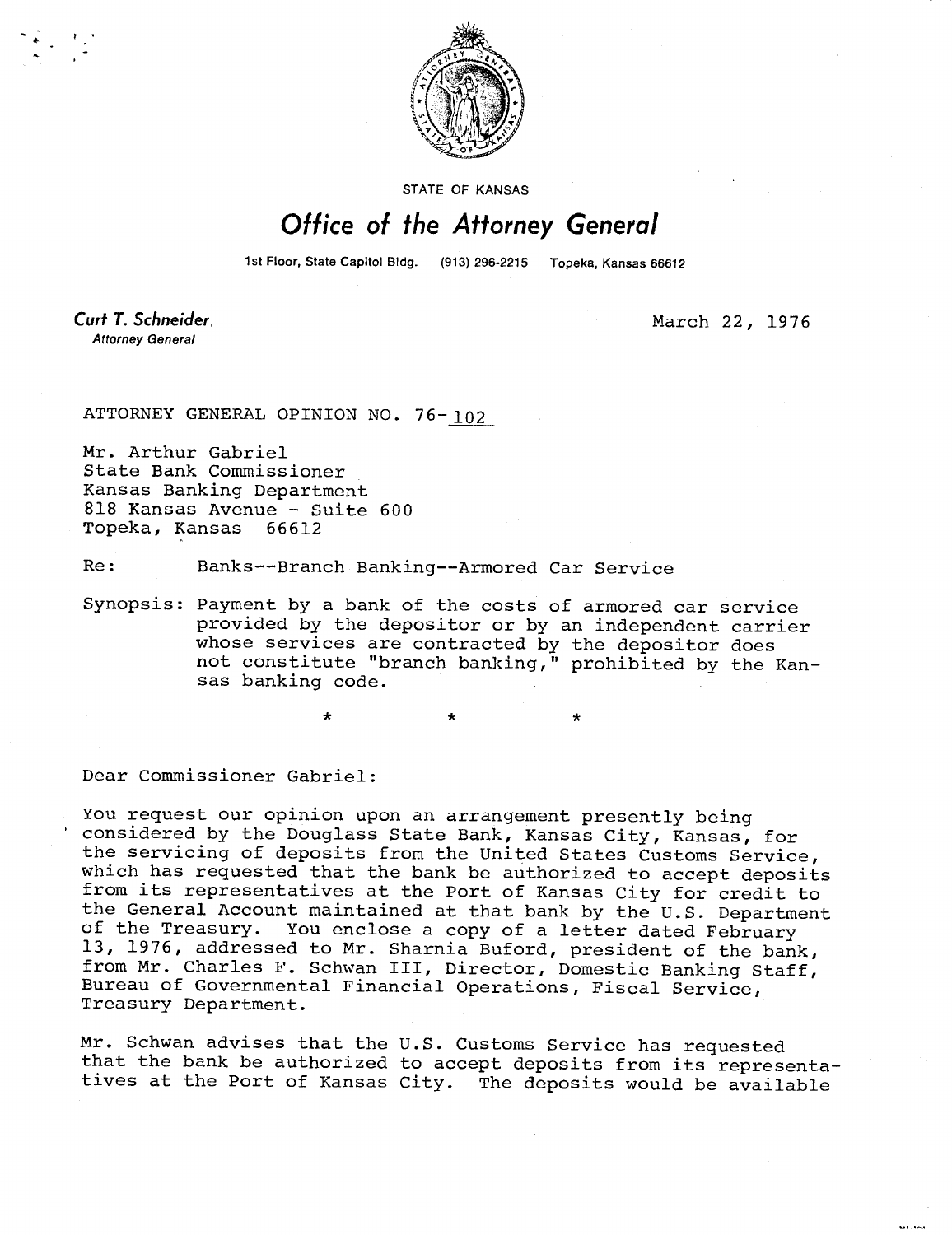Mr. Arthur Gabriel Page Two March 22, 1976

for pick-up by armored car at 3:00 p.m. each day, and would be credited to the Treasury's account on the books of the bank on the day received by the bank. He writes that "it should be noted that although the armored car service will be acting as an agent for Customs, your bank will be required to assume all costs associated with the delivery of these deposits to your bank."

The question arises whether this arrangement would result in the receipt of deposits by the bank at a place other than its main banking office, or at an attached or detached auxiliary teller facility.

In First National Bank in Plant City v. Dickinson, 396 U.S. 122, 24 L. Ed. 2d 312, 90 S. Ct. 337 (1969), the Court held that an armored car messenger service operated by the bank constituted a "branch" bank as defined by the McFadden Act of 1927, 12 U.S.C. § 36, which was prohibited by Florida law. There, the armored car was owned and controlled by the bank; the teller and driverguard were bank employees; the bank assumed complete responsibility for the monies, checks and deposits during transit by an insurance policy purchased and paid for by the bank; the truck for the name of the bank, had two-way radiophone communications with the bank and all of its movements were directed by the bank.

It is not entirely clear from the correspondence whether the armored car service in this instance will be operated by the Customs Service itself, or by an independent contractor, such as Brinks or a like service. If, as Mr. Schwan states, the carrier will operate as an agent of Customs, presumptively Customs will contract for the service, and be reimbursed by the bank for the costs thereof, or the bank will agree to pay directly to the carrier the costs of its service furnished to Customs. Clearly, as described, the carrier will not act as the agent of the bank, but of the depositor. No monies, checks, or other deposits come into the actual or constructive custody of the bank or any of its employees until receipt at the main banking office. The fact that the bank bears the cost of the armored car service, whether it is provided by Customs itself, as the depositor, or by an independent contractor whose services are procured by the depositor, does not alone compel the conclusion that the deposits so transported are received by the bank upon delivery to the carrier for transit to the main banking premises.

On the basis of the information described above, it is my opinion that payment by the bank for the armored car service which is furnished by or under contract with the depositor does not constitute